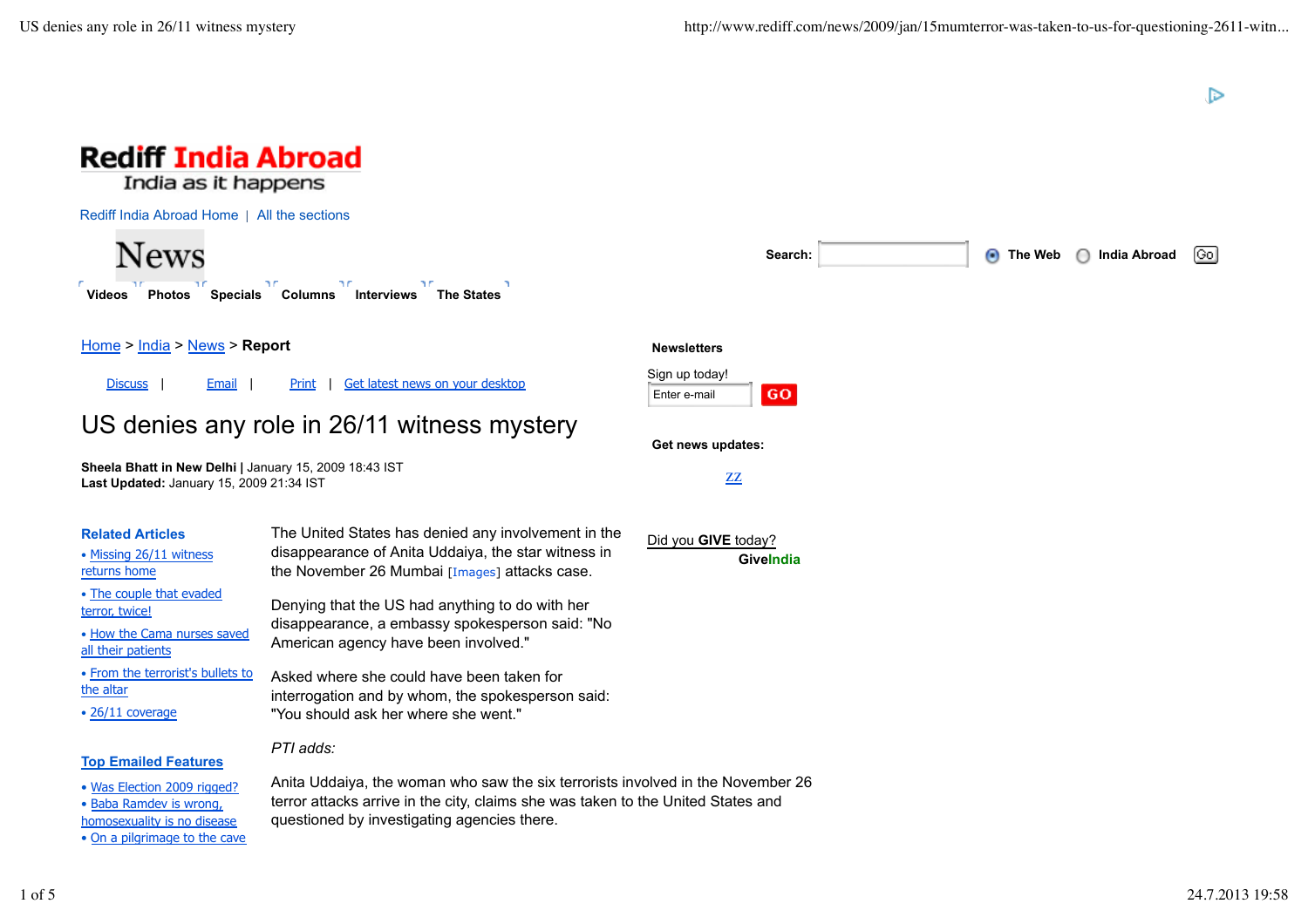| shrine                 | "I was informed that the (US) officers who questioned me about the Mumbai                                                                                                              |
|------------------------|----------------------------------------------------------------------------------------------------------------------------------------------------------------------------------------|
| Have you tried this?   | attacks here earlier would take me to America. They came on Sunday morning<br>and took me to America," Uddaiya told PTI.                                                               |
| • Ask a question       |                                                                                                                                                                                        |
| • News on your Desktop | "I had lied to the police when I returned home stating that I went to Satara district<br>as the officers told me not to disclose anything about my visit to America,"<br>Uddaiya said. |

Uddaiya went missing on Sunday morning and returned to Mumbai on Wednesday at around 1.30 am.

She had seen the terrorists land in a rubber dinghy on the beach at the colony. But when she asked them where they had come from, she was told to mind her own business.

Giving details, she said on Saturday at around 10.00 pm, the investigating officers were supposed to come to her home.

"Since we were informed about Uddaiya's America visit, we sat with her throughout the night waiting for the American investigators. Nobody turned up till morning 5 am. At that time, Uddaiya went to toilet from where she was whisked away by the investigators," said Madhusudhan Nair, president of Mahatma Jyotiba Phule Nagar slum area.

Uddaiya said four officers were inside the posh vehicle and one of them knew Hindi.

"First, I was taken to St George Hospital to see my husband Rajendra. I told him that I would return home in a couple of days. From the hospital I was taken to airport," Uddaiya said.

"I was sitting in the airport while they (officers) were showing documents to the officials at the airport. I had no luggage with me. After sometime, I boarded the flight but I was feeling uncomfortable," Uddaiya recalled.

Uddaiya, who spent 17-18 hours in her flight to the US, said she was told they were heading to America.

"I could not eat in the flight properly as they were serving chocolates, sandwiches and some other stuff. I don't know how I managed to eat that food."

"I was taken to a posh hotel in a car soon after I landed in America. After a couple of hours, we all went to a building where I was asked several questions about the terrorists and Mumbai attacks," she said.

She said she was asked about the terrorists whom she had seen landing at Mumbai.

"The questions were translated in Hindi by one of them and whatever answers I had given were also explained to them in English. Everything was over in two to three hours. I even called Hamid Qureshi (a scrap dealer where she works in Mumbai) telling him I am safe," she said, adding that she was taken to the hotel subsequently and then to the airport to board a flight back to Mumbai.

Advertisement

 $\triangleright$ 

Advertisement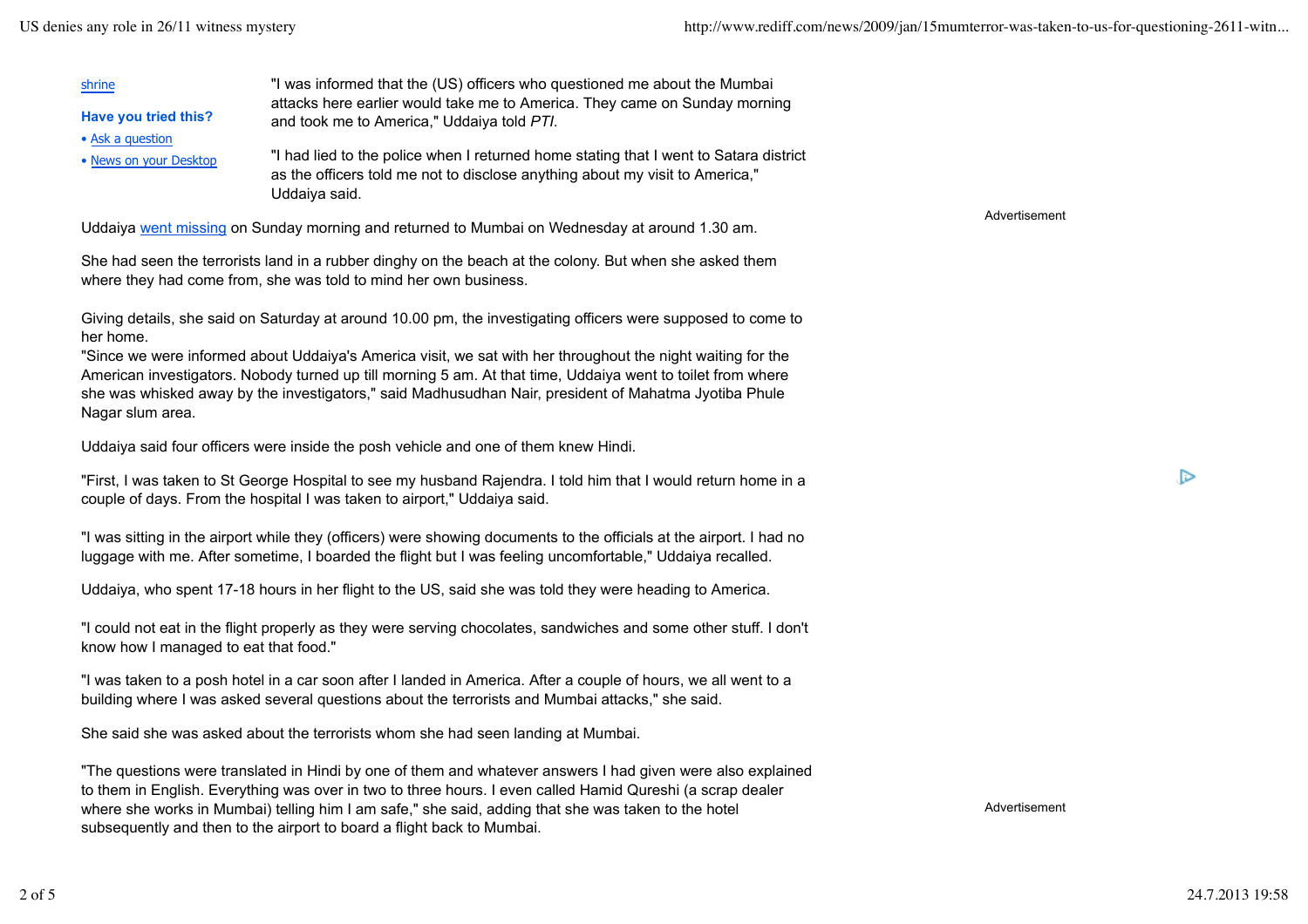On returning home in a taxi from Mumbai airport, Uddaiya said she was confused and surprised at what was happening around her. She said she was taken to the Cuffe Parade police station for recording her statement.

After the Mumbai attacks, Uddaiya had also been shown pictures of ten terrorists but she was not taken to J J Hospital to identify the bodies of the terrorists, she said.

"Since I was unwilling to do so, the Mumbai police did not take me to J J hospital," she said.

Uddaiya, who deals in scrap, had been living with her husband, daughter and son in the colony of Cuffe Parade in south Mumbai.

Email | Print | Get latest news on your desktop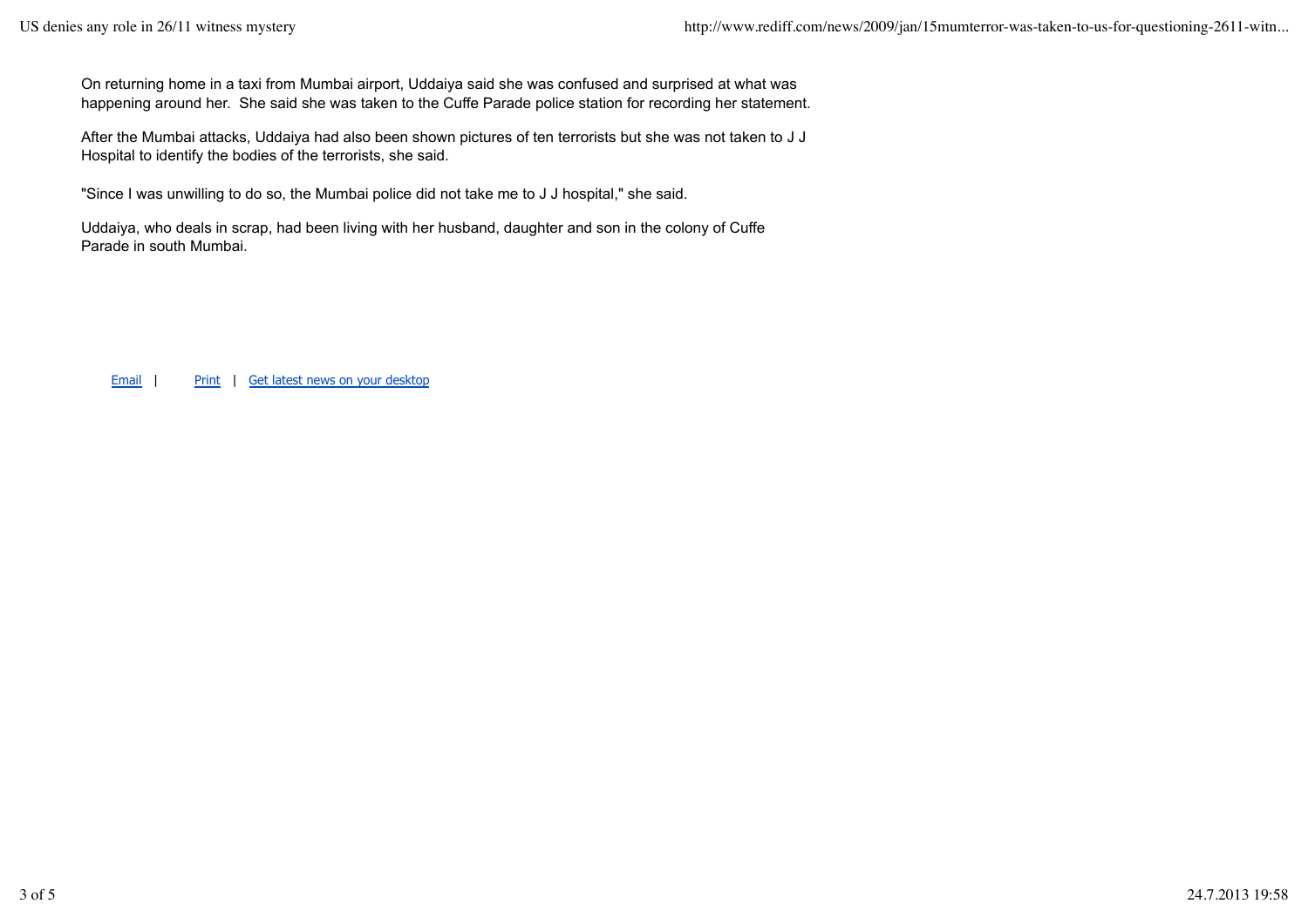## **Discussion Board** Watch this board Watch this board Watch this board

## **E** Write a message

Total 0 message **Pages | 1 | 2 | 3 | 4 | 5 Older > >>** 

## **i guess..**

by zee on Jan 16, 2009 02:46 PM Permalink

i guess she was taken by ISI people to identify lakhve and masood azhar to pakistan and they lied that they are americans. our forces will know it after one year.. ha ha ha .. pity on our intelligence..

Reply **Forward** | **Report abuse**

Message deleted by moderator. | Hide replies

Message deleted by moderator

**What were our intelligenc agencies doing?**

by mohan ramakrishnan on Jan 16, 2009 12:47 PM Permalink

The question which immediately props up in my mind after reading the article is,what were our intelligence outfits doing? Where they involved? If not, were they eating peanuts?

The lady is such a key witness and it is a shame she was allowed to slip through. I think she has to be given adequate proection until things are in the clear about the Mumbai attack.

Reply **Forward** | **Report abuse**

**Religion is the reason...**